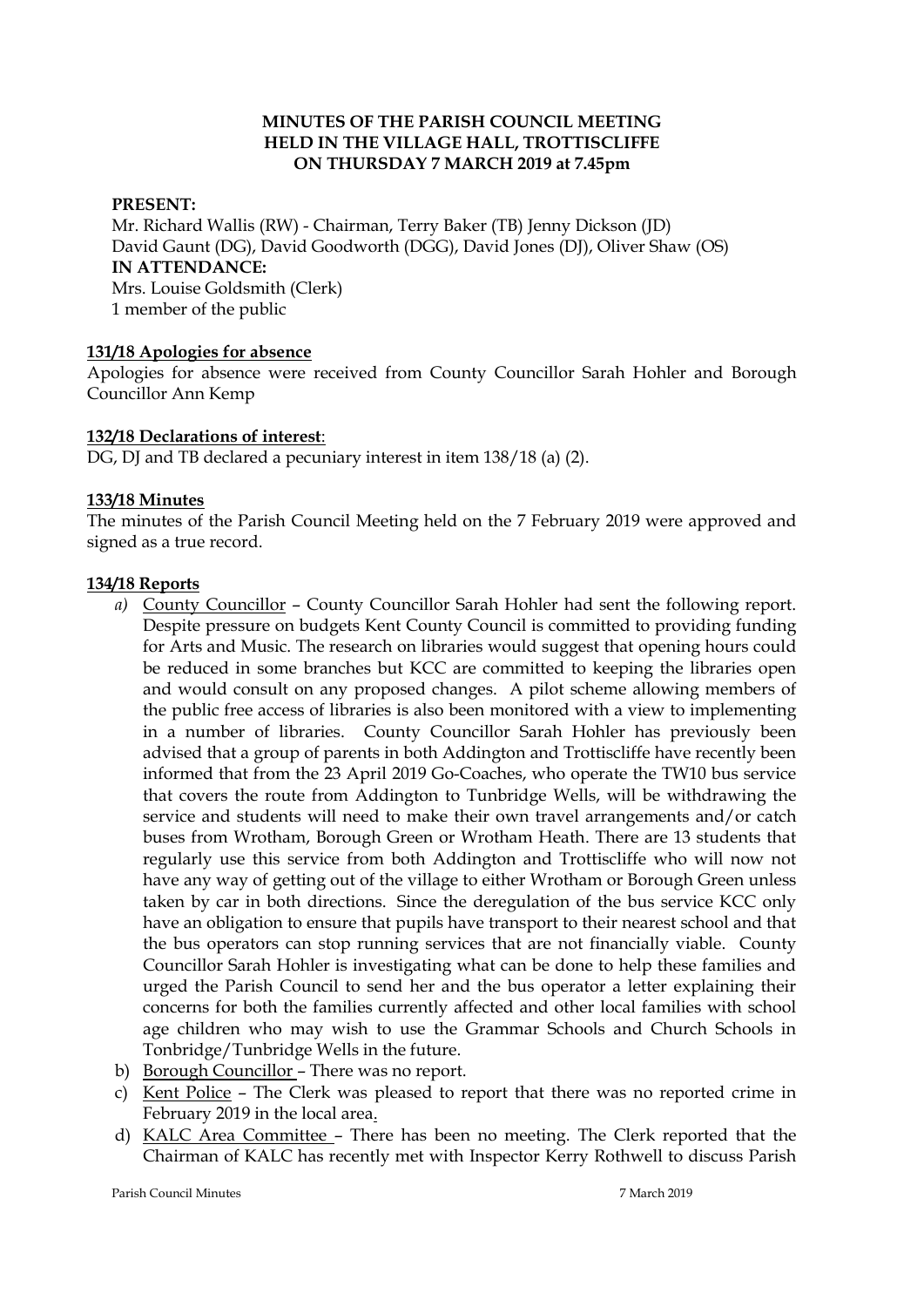Council's concerns about their relationship with the PCSOs and the lack of communication. Inspector Rothwell explained that she has already instructed her PCSOs to prepare a monthly report for parishes which will give more detail on local crimes and other issues as well as 'Hot Spots' and give more information on police progress. This will go out to Parish Clerks from March and will be in a regular template format. Inspector Rothwell has also urged her PCSOs to make contact with Parish Clerks as soon as possible to help develop regular informal contact.

- e) JPCTCG DG attended the meeting held on the 5 March 2019 and reported that the group are still actively seeking support for slip roads at junction 5 of the M25. DG also reported that at the meeting concern was raised about the content of the submission of the Local Plan with reference being made to the fact that additional information has been requested.
- f) Parish Partnership Panel There has been no meeting.
- g) Trosley Liaison Group There has been no meeting. The next meeting is due to be held on the 7 May 2019.
- h) Village Hall Committee TB attended the meeting held on the 4 March 2019 and reported that a picture has been donated to the village hall committee which they are hoping to place in the meeting room. The drains in the village hall car park have been surveyed and the committee have arranged for repair works amounting to £3,000.00 The Clerk will obtain a copy of the drain report. The committee has sent the Clerk their report for the Annual Parish Meeting.
- i) Tree Warden There was no report.
- j) Courts Committee Meeting A further meeting of The Courts Committee is due to be held on the 12 March 2019.

## **135/18 Matters arising**

- **a)** T&MBC Call for Sites/Development of the Local Plan T&MBC has advised that two Planning Inspectors have been appointed who will now consider all of the submitted documents and will liaise with the Local Planning Authority in making preparations for the Examination expected to take place later this year. The Inspectors have requested a number of additional documents and information to be submitted which T&MBC are in the process of putting together.
- b) Progress with a Community Bid for The Plough Inn RW reported that there has been no progress
- c) Monthly Check of the Defibrillator The Clerk has carried out a monthly check and confirmed that the batteries and defibrillator are working.
- d) Local Elections, 2 May 2019 The Clerk has circulated information on how to obtain nomination papers to all Members. Details about the Local Elections, which are due to be held on the 2 May 2019, and about being a Parish Councillor have been placed on the website.

### **136/18 Finance & Policies**

Statement of payments to be made and income received

| <b>National Savings Account:</b> | £1,704.92   |
|----------------------------------|-------------|
| Nat West TPC TCC Account:        | £ 7,083.94  |
| Nat West TPC Reserve Account:    | £18,761.02  |
| Nat West TPC Current Account     | £ 1,529.00  |
| Less cheque 000166               | 50.00<br>£. |
| Less cheque 000244               | £ 1,250.00  |
|                                  | 229.00      |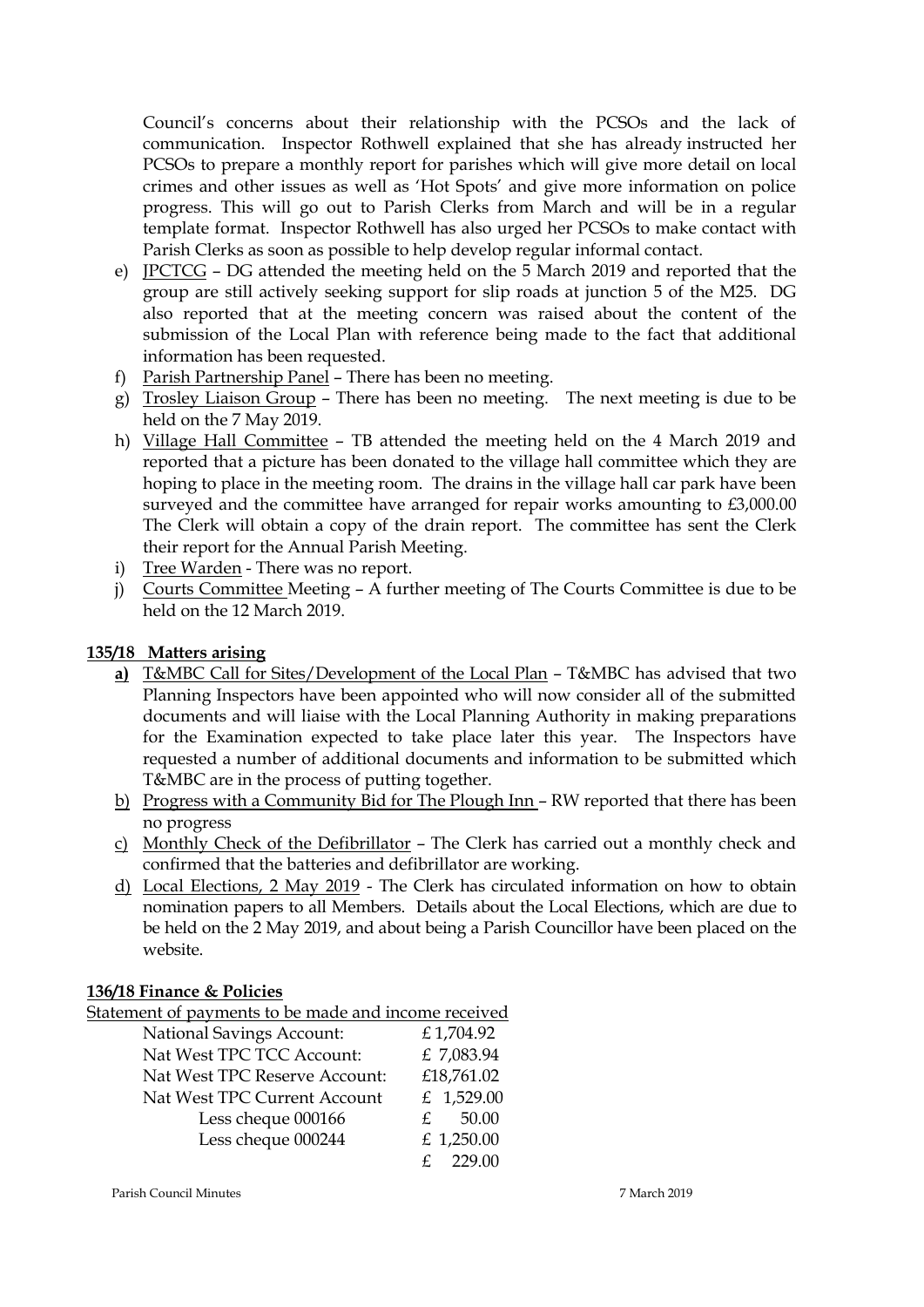## **Receipts**: There are none

## **Cheques for signature TPC Current Account:**

| Supplier                 | Description               | <b>Cheque</b> | Amount     |
|--------------------------|---------------------------|---------------|------------|
|                          |                           | Number        |            |
| Mrs L S Goldsmith        | (Salary 5 weeks)          |               |            |
|                          | $(07/03 - 07/03/19)$      | 000245        | £ 140.97   |
| <b>HMRC</b>              | (Clerks Tax)              | 000246        | £140.96    |
| Mrs L S Goldsmith        | (Clerks Expenses)         | 000247        | £ 74.84    |
| Viking                   | (Stationery)              | 000248        | £ 78.41    |
| Redlynch Leisure         | (Caps for play equipment) | 000249        | £ 63.60    |
| <b>Gel Creative</b>      | (Website maintenance)     | 000250        | £ $150.00$ |
| Four Seasons Gardens Ltd | (Playground repairs)      | 000251        | £1,336.96  |
| <b>Total</b>             |                           |               | £1,985.74  |

## **Transfer from TPC Reserve Account to TPC Current Account: £1,900.00**

### **Cheques for signature TPC TCC Account:** None

- e) Cheques for signature: The Chairman proposed that the cheques listed above be signed. Agreed
- f) Bank Mandate The Clerk has been in to NatWest and it is clear than the new bank mandate has not been actioned despite the fact DG, TB and OS have been in to a Natwest branch with their ID. The Clerk will make a complaint to Natwest.

### **137/18 Members of public:**

The member of public spoke in support of planning proposal TM/18/000283/FL and also was in favour of the Parish Council writing a letter of concern that the TW10 bus service is stopping.

### **138/18 Planning**

a) Applications:

1] TM/19/00295/FL – Elpatos, Pilgrims Way, Trottiscliffe, ME19 5EP

Demolition of existing double garage and construction of side extension together with removal of existing split-level terrace and replacement with a new single level terrace. *Resolved: No objections* 

*8.30pm TB, DJ and DG declared a pecuniary interest and left the room*

*8.42pm the meeting was suspended to allow the member of public to answer some questions 8.48pm the meeting reconvened*

# 2] TM/19/00283/FL – Cedar House, Church Lane, Trottiscliffe, ME19 5EB

Retrospective: Erection of ancillary outbuilding.

*Resolved: The status of this land remains unclear. Members believe this land is still arable land and believe an application for change of use of land is also required? Given that this is an Area of Outstanding Natural Beauty Members question the size, height and position of the building and decking. Members would like answers to the legal status of the land and guidance on the size, position and height of any outbuilding that could be permitted before making a decision. Members would therefore like an extension to respond to this proposal until the 5 April 2019 so that it can be considered again in a full public meeting.*

Parish Council Minutes 7 March 2019 *8.50pm TB, DJ and DG returned to the meeting*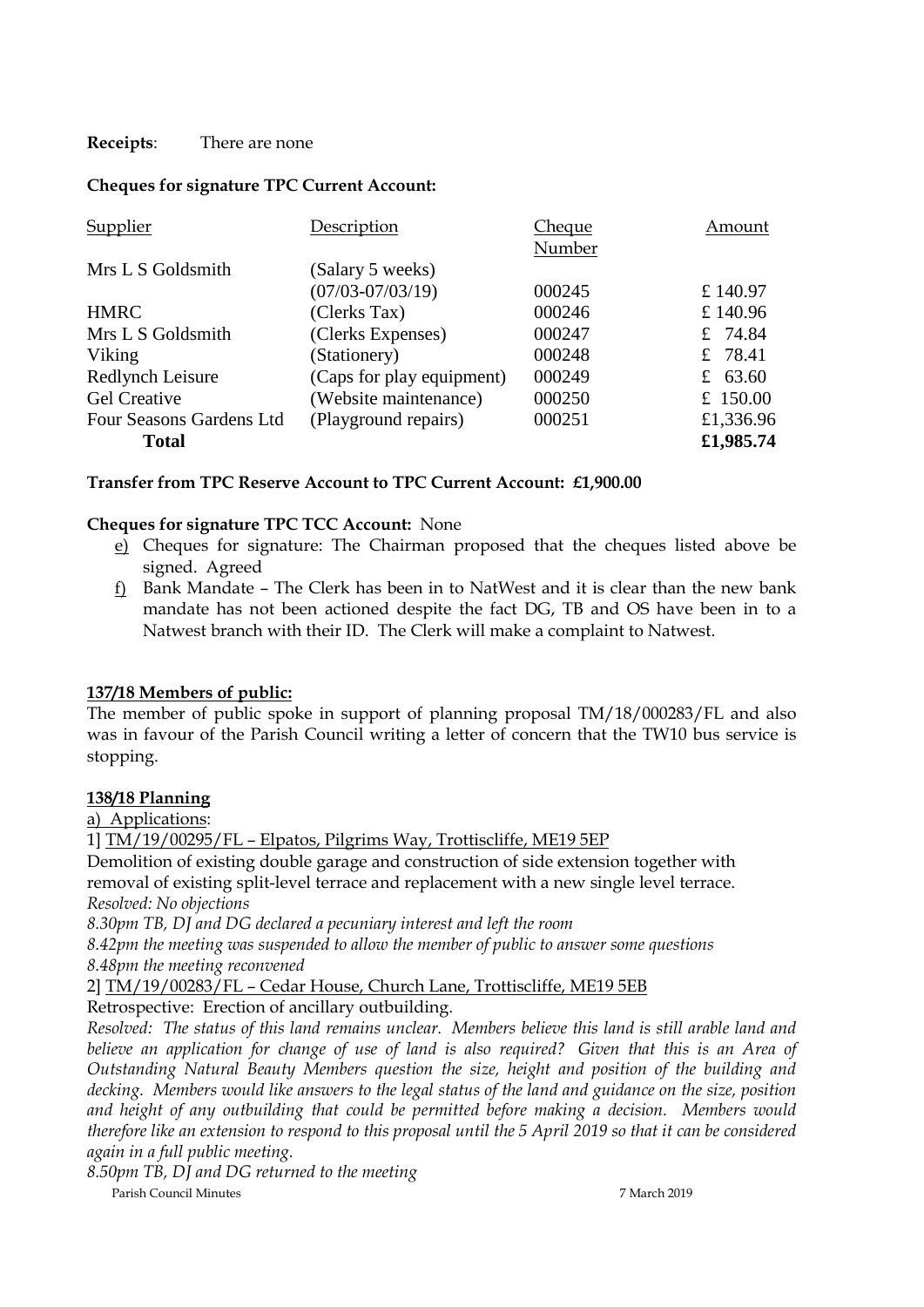b) Decisions from T&MBC:

1] TM/02967/FL – 5 Taylors Lane, Trottiscliffe, ME19 5ES

Demolition of an existing single storey rear extension and replacement with a new single storey rear extension. *Approved*

2] TM/19/00065/FL – Luxor, Ford Lane, Trottiscliffe, ME19 5DP

Lawful Development Certificate: Proposed open air swimming pool. *Certified*

## c) Other planning matters

1] 19/00042/USEH - Millers Farm – The Clerk has reported to enforcement that a mobile home is now in use on the site. Enforcement visited the site last week and inspected the caravan. It is considered that an application is necessary, and this has been requested. The owners have 28 days to submit a planning proposal.

2] 19/00043/USEH - Trosley Farm – The Clerk has reported to enforcement that there appears to be someone living in the stables and that the floodlights on the menagerie are still in use for which planning permission has not been sought. Enforcement has requested a site meeting with the owner but have not yet received a response.

3] 19/00041 - The George – The Clerk was asked to report that a large container has been installed and is in use at the rear of the pub. Enforcement is investigating.

4] Concerns about light pollution – The Clerk was asked to investigate whether the exterior lighting at the properties knows as Murrayfields, Taylors Lane, The Grove, Taylors Lane and Prunelle, Church Lane is permissible.

## **139/18 Highways, Footways and Footpaths**

1] Reported Faults

i) Request for a trief kerb – the Clerk has requested a trief kerb along Taylors Lane near to the pond where cars are regularly mounting the pavement. KCC has advised that bollards might be more appropriate. The Clerk has asked KCC for quotes for both bollards and a trief kerb in terms of both the installation and ongoing maintenance.

ii) Enquiry 412151 Road sign 'Taylors Lane' - T&MBC has ordered a replacement street name sign for Vigo Hill and it is anticipated that this will be installed in April 2019.

iii) Enquiry 412150 'School' sign near to Malabar, School Lane – The Clerk has reported that the sign needs replacing and KCC is investigating.

iv) Enquiry 412149 Zig zag lines outside the school – The Clerk has reported that the lines are fading and need refreshing. The Highways Steward has advised that this has been passed to T&MBC to action.

v) Enquiry 412152 – Hedge on Taylors Lane from The George to the noticeboard – The Clerk has reported that the hedge needs tidying up. KCC has advised that it does not meet with any intervention criteria.

vi) Enquiry 414171 – School Lane – The Clerk has reported that there are numerous potholes that need filling.

vii) Parking by school parents – JD agreed to ask the school if they could place a further reminder in their newsletter asking parents to be respectful when parking their cars in the neighbouring roads.

viii) Footpath to the side of the tennis club – it appears horse riders are using this path. The Clerk will ask Four Seasons to put some posts in to prevent any further access.

viii) Parking on the green opposite The George – The Clerk will ask the pub if they would be willing to provide and water some flower tubs to be placed on the green opposite the pub which might help deter motorists from parking in this area.

ix) Footpath MR177 – OS reported that the footpath is blocked by overgrown vegetation. The Clerk to report.

Parish Council Minutes 7 March 2019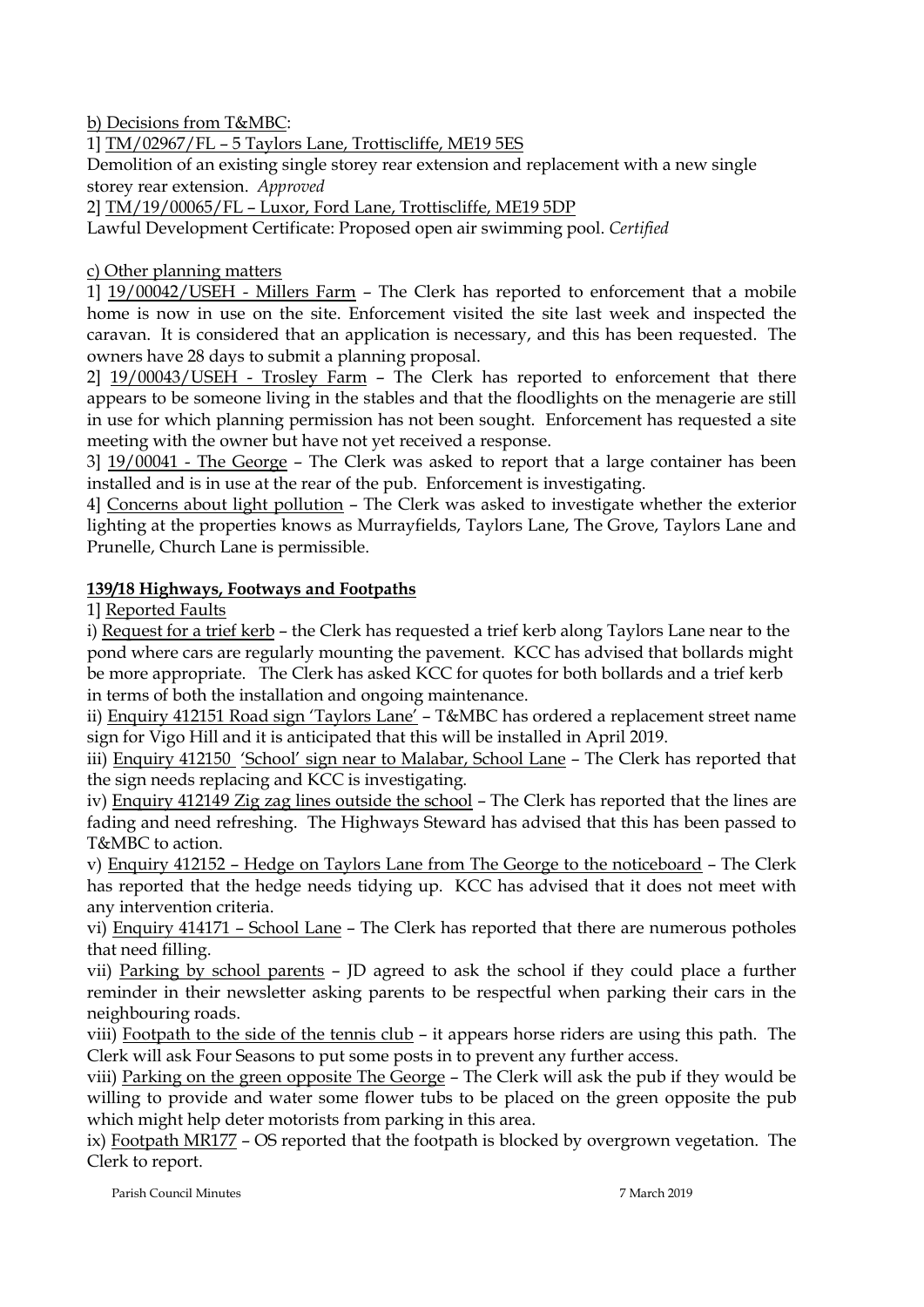2] Big Conversation Update – The consultation on the two proposed routes, one which terminates at St Martin's Square and one which terminates at Maidstone Hospital closed on the 19 February 2019. KCC will be arranging a meeting to discuss the results with the parishes.

3] Withdrawal of the TW10 bus service – The Clerk was asked to write to the bus operator and County Councillor Sarah Hohler expressing their concern about the withdrawal of this service.

# **140/18 Open Spaces, Recreation Ground and Allotments**

1] Recreation Ground and playground – The Clerk reported that Four Seasons have carried out the authorised works to the playground equipment and have cut back the branches of the trees that were overhanging the play area. The Clerk advised that the Carousel overhead and the rocker seesaw are seriously corroded and will probably need to be replaced soon. OS advised that the Outdoor Gym Company has provided some possible sources of funding to raise the £23,000.00 required to supply some outside adult gym equipment. OS is investigating the sources of funding. The Clerk advised that Addington Parish Council could also be considering installing some adult outside gym equipment and agreed to keep OS updated.

2] Allotments – The plaque erected by the Parish Council in 1936 to express their gratitude to Mr. J.E. Duriez for removing all encumbrances from the allotment land is in a poor state of repair. The Clerk is in the process of obtaining some quotes for refurbishing the plaque.

3] Trottiscliffe School Update – JD reported that the school has a full reception intake for September 2019. The PTA have asked if the access to the side of the village hall to the recreation ground could be improved as it is unlevel and muddy. The Clerk will ask Four Seasons to install a ramp.

4] Community Farm – The Clerk has circulated a copy of the three-year plan for the Community Farm and also has obtained an original signed copy of the agreement. The Clerk has been advised that further trustees can be appointed subject to the agreement of the existing trustees. Members **resolved** that it is essential that a Member of the Parish Council, as the landowner, is appointed as a trustee to give guidance on decisions and future plans. It was **resolved** that the Clerk should request that DGG be appointed as a trustee of the Trottiscliffe School and Community Farm representing the Parish Council.

# **141/18] Correspondence**

a) For Information

- 1] Area 2 Planning Committee 10 April 2019
- 2] Joint Transportation Board 11 March 2019
- 3] Parish Partnership Panel 13 June 2019
- 4] Standards Committee 12 June 2019
- 5] KALC Area Committee Meeting 23 May 2019

b) On Circulation

1] Joint Transportation Board – Agenda for meeting due to be held on 11 March 2019

- 2] T&MBC Parish Partnership Panel Agenda and reports pack Meeting 7 February 2019
- 4] Downs Mail
- 5] JPCTCG Agenda for meeting held on 5 March 2019
- 6] Satswana GDPR Update
- 7] Clerk & Councils Direct March 2019
- 8] KALC Parish News February 2019